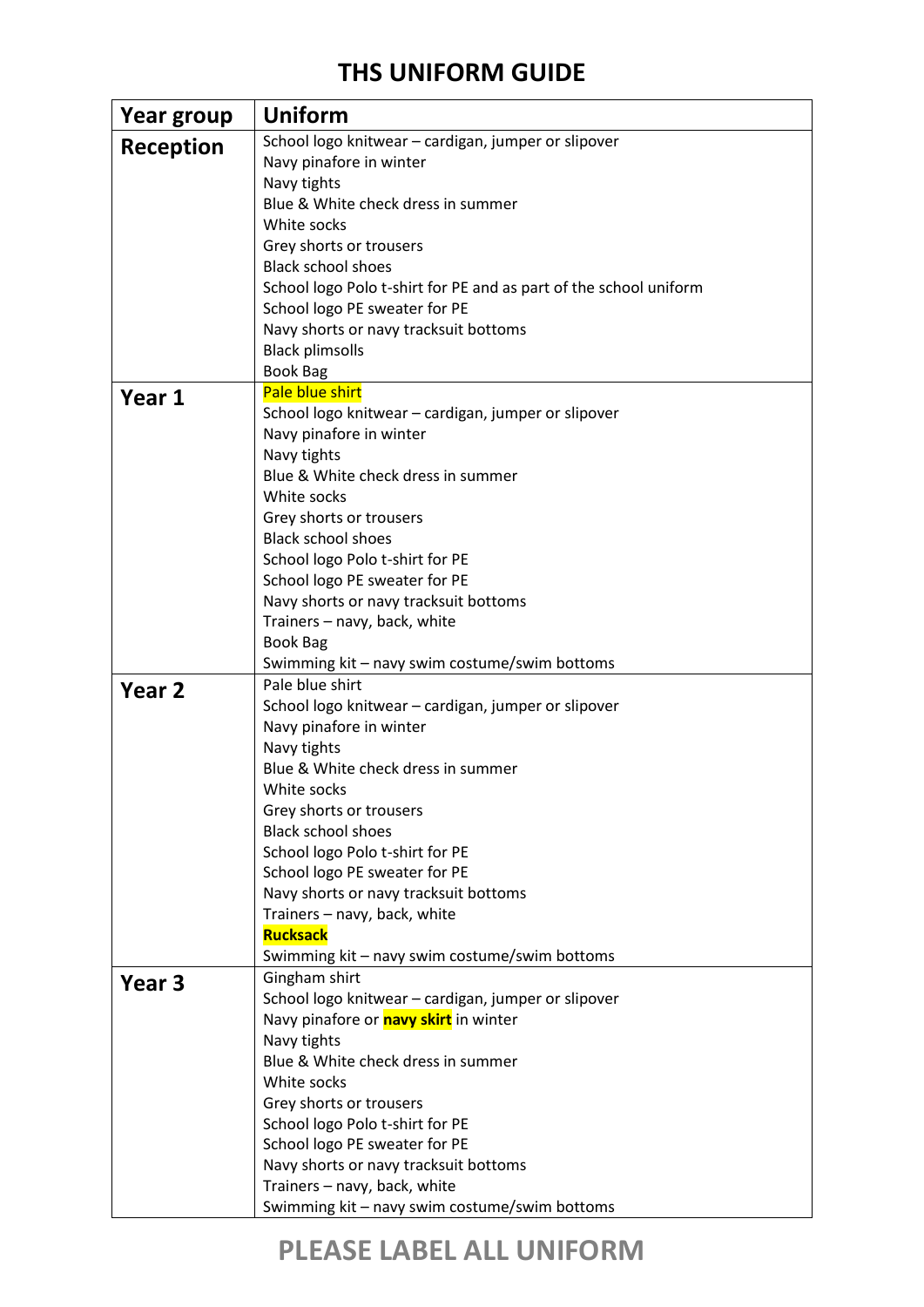### **THS UNIFORM GUIDE**

| Year 4            | <b>Pale Blue Shirt</b>                              |
|-------------------|-----------------------------------------------------|
|                   | <b>Tie</b>                                          |
|                   | <b>Blazer</b> – not compulsory                      |
|                   | School logo knitwear - cardigan, jumper or slipover |
|                   | Navy pinafore or navy skirt in winter               |
|                   | Navy tights                                         |
|                   | Blue & White check dress in summer                  |
|                   | White socks                                         |
|                   | Grey shorts or trousers                             |
|                   | School logo Polo t-shirt for PE                     |
|                   | School logo PE sweater for PE                       |
|                   | Navy shorts or navy tracksuit bottoms               |
|                   | Trainers - navy, back, white                        |
|                   | Swimming kit - navy swim costume/swim bottoms       |
| Year 5            | Pale Blue Shirt                                     |
|                   | Tie                                                 |
|                   | Blazer - not compulsory                             |
|                   | School logo knitwear - cardigan, jumper or slipover |
|                   | Navy pinafore or navy skirt in winter               |
|                   | Navy tights                                         |
|                   | Blue & White Check dress in summer                  |
|                   | White socks                                         |
|                   | Grey shorts or trousers                             |
|                   | School logo Polo t-shirt for PE                     |
|                   | School logo PE sweater for PE                       |
|                   | Navy shorts or navy tracksuit bottoms               |
|                   | Trainers - navy, back, white                        |
|                   | Swimming kit - navy swim costume/swim bottoms       |
| Year <sub>6</sub> | Pale Blue Shirt                                     |
|                   | Tie                                                 |
|                   | Blazer - not compulsory                             |
|                   | School logo knitwear - cardigan, jumper or slipover |
|                   | Navy pinafore or navy skirt in winter               |
|                   | Navy tights                                         |
|                   | Blue & White Check dress in summer                  |
|                   | White socks                                         |
|                   | Grey shorts or trousers                             |
|                   | School logo Polo t-shirt for PE                     |
|                   | School logo PE sweater for PE                       |
|                   | Navy shorts or navy tracksuit bottoms               |
|                   | Trainers - navy, back, white                        |
|                   |                                                     |
|                   | Swimming kit - navy swim costume/swim bottoms       |

The **highlighted** uniform indicates when a new item of uniform is worn/introduced to the year group.